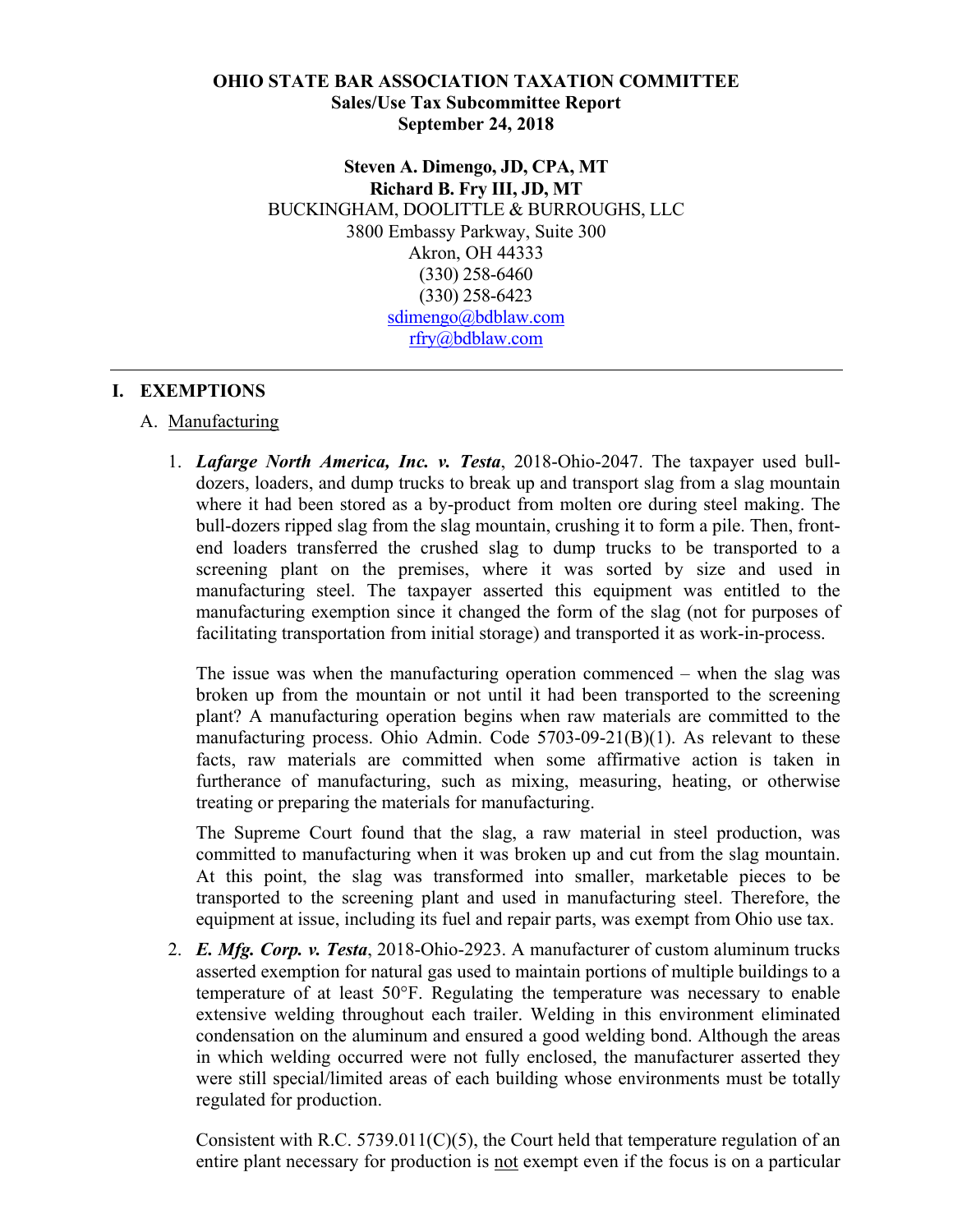area of the plant, akin to Example 48 (candy cane manufacturer) in Rule 5703-9-21. Temperature regulation is only exempt if it is restricted to a special/limited area of the plant (presumably meaning the area must be fully enclosed) and such total regulation in the confined environment must be essential for production to occur (i.e., all three requirements of the environmental control exemption are met). Since the heating constituted "*temperature regulation*" of entire buildings and not limited areas, any property used for such heating was excluded from the definition of "*thing transferred*" for use in manufacturing. Thus, exemption was not available as items necessary for production or gas used in production under R.C. 5734.011(B)(4) and (8). The Court Stated: "*R.C. 5739.011(C)(5) is a more specific provision that excludes from exempt status those items that are used for temperature control, even if those items would otherwise fall under the more general exempting language of R.C. 5739.011(B)*."

## B. Construction Contracts (Real Property)

*Palace Hotels, LLC v. Testa*, Ohio BTA Case No. 2016-1300 (March 5, 2018). Resort hotel's waterpark improvements/amenities were real property. This included a roof/dome, fiberglass decks, plumbing, electric and concrete foundations. The Tax Commissioner accepted in-ground pools as real property. Relying upon its earlier decisions in *Polaris Amphitheater* (2007) and *Inverness Club* (2007), the Board noted that an item can have a commercial purpose and still be real property (rather than a business fixture). Moreover, professional engineering services were nontaxable, being a part of the price for the waterpark construction (i.e., real property improvements).

### C. Oil/Gas Production

*Stingray Pressure Pumping, LLC v. Testa*, Ohio BTA Case No. 2015-1465 (January 17, 2018). Taxpayer engaged in hydraulic fracturing operations was denied exemption for equipment used to mix liquids and materials before being pumped into wells for fracturing. This consisted of sand kings, sand silos, and associated t-belts which supply sand to the blender unit where all of the fracturing liquids/materials are mixed prior to being pumped into the well for fracturing. Similar to the manufacturing exemption, the equipment was adjunct to the drilling process, not used directly in mining.

### **II. TAXABLE SERVICES**

### Employment Services

*Career Staffing, LLC v. Testa*, Ohio BTA Case No. 2016-2617 (August 2, 2108). Employees provided to a meat processor/packager involving a physically demanding employment environment including severe cold and wet conditions were permanently assigned despite fluctuation in the number of leased personnel provided. The fluctuation in leased employees was not due to seasonality or short term workload needs, but rather unique circumstances of employment. The intent was to provide permanent employees despite the frequent turnover. Moreover, the difficult employment environment causing such turnover was further supported by the fact that the particular lessee/customer used three separate employment agencies to fill its positions, but still could never satisfy its staffing needs.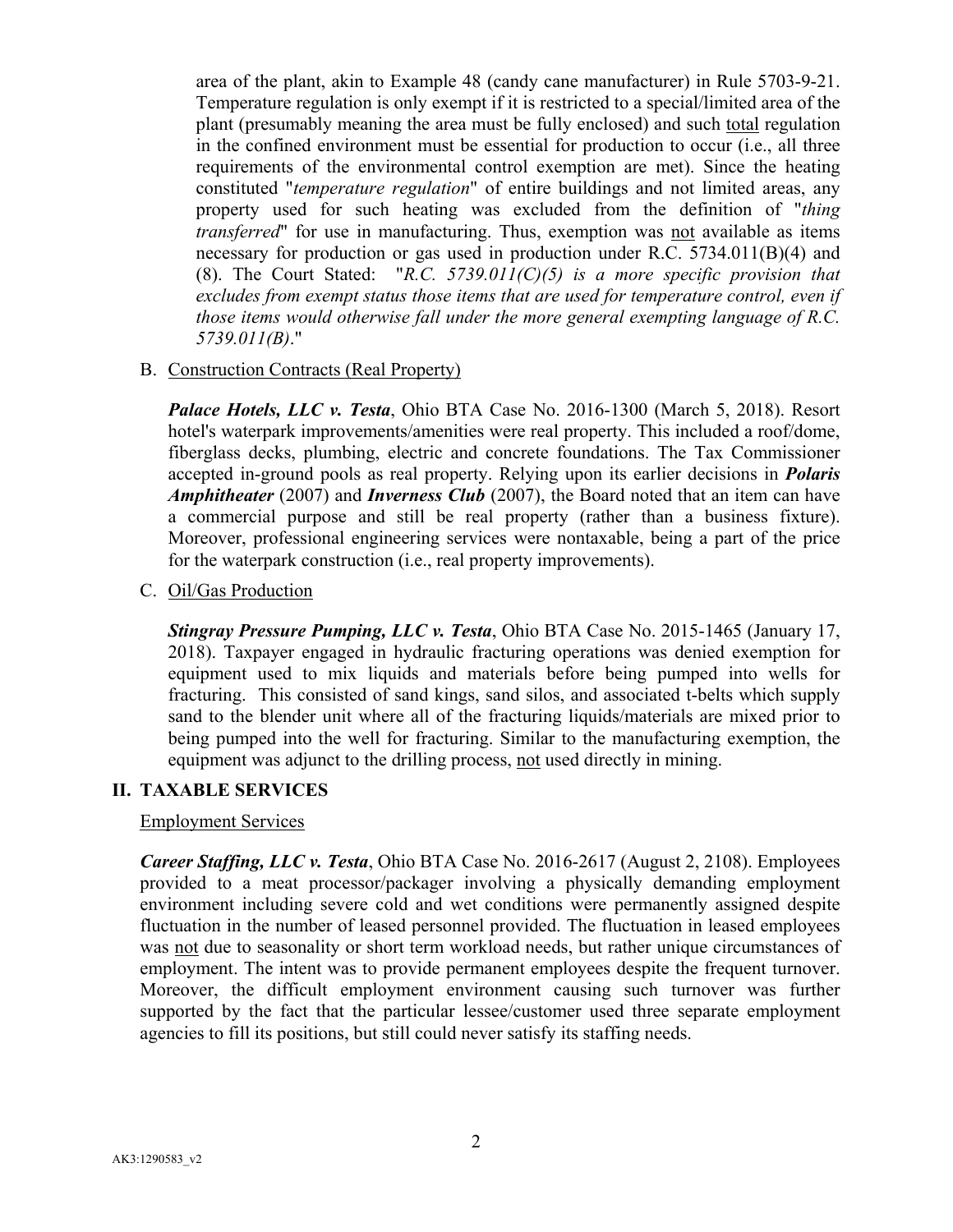#### **III.PROCEDURE**

A. Refund

*Clerac, LLC v. Testa*, Oho BTA Case No. 2018-216 (September 10, 2018). Sales tax refund not allowed due to lack of evidence that full purchase price was refunded.

B. Responsible Party Liability

*Singh v. Testa*, Ohio BTA Case No. 2017-1160 (September 10, 2018). Assessment affirmed since convenience store liquor license was in individual's name who continued to be associated with the business as a responsible party/owner.

*Derouchie v. Testa*, Ohio BTA Case No. 2017-1264 (September 5, 2018). Assessment affirmed since individual did not contest status as responsible party, but only asserted that corporate assessment was erroneous. Per Ohio Supreme Court precedent, the BTA did not have jurisdiction to address merits of underlying corporate assessment.

#### C. Transient Use Exemption

*Guile v. Testa*, Ohio BTA Case No. 2017-2115 (September 5, 2018). Transient use exemption  $(R.C. 5741.02(C)(4))$  not available for Ohio resident's purchase of vehicle driven by him from Ohio dealer to Montana residence. Only non-residents are entitled to exemption.

#### **IV.LEGISLATION**

A. Oil/Gas Production:

H.B. 430 clarifies the exemption for property used in the production of, or exploration for, crude oil and natural gas. Technological advancements (specifically fracking operations) facilitated the need to clarify and identify certain property and activities that are exempt, but may not have been contemplated when the exemption was enacted decades earlier.

The legislation specifies the following activities and equipment relating to oil and gas production are exempt:

- Construction of permanent access roads, well sites, and temporary impoundments;
- Equipment used to create a wellbore pathway to underground reservoirs;
- Drilling and services used within a subsurface well;
- Casing, tubes, and float and centralizing equipment;
- Well completion services and equipment used in providing such services;
- Wireline evaluation, mud logging, and perforation, and equipment used in providing such services;
- Pressure pumping and artificial lift equipment; and
- Wellhead and well site equipment used to separate, stabilize, and control hydrocarbon phases and control water.

The amendment also lists several types of oil and gas property that is not exempt. The list of exempt and nonexempt equipment is set forth in R.C. 5739.02(B)(42)(q). As a clarification of existing law, this amendment applies to pending audits and appeals.